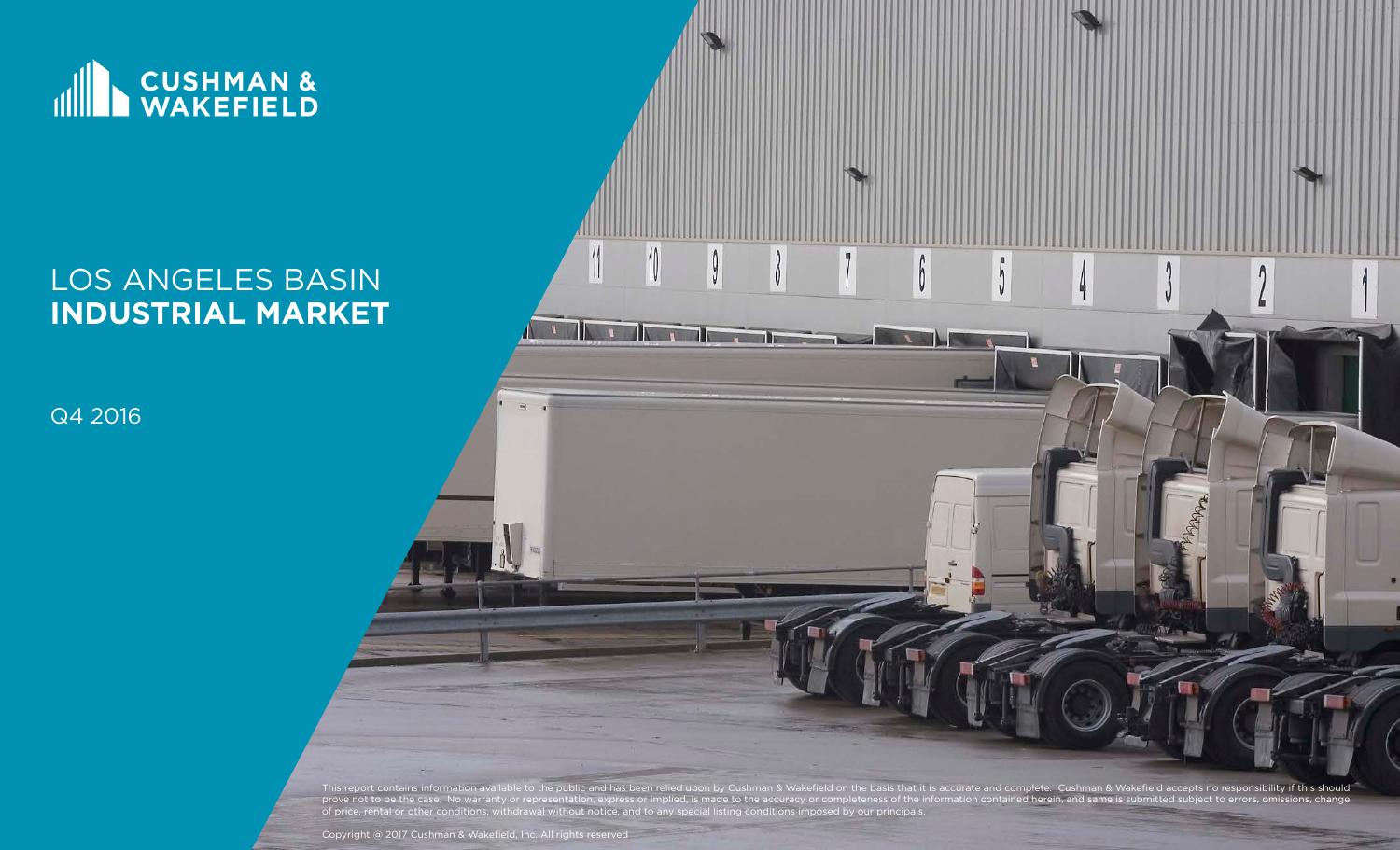



### Market Summary

Through November, year-to-date container trade volume at the combined Los Angeles/Long Beach ports was up 1.1% from the same period in 2015. For the 4th consecutive month, year-over-year volume was down at the Port of Long Beach and up at the Port of Los Angeles. Year-to-date through 11 months, Port of Long Beach total volume was down 5.6% from 2015. The decline at Long Beach was anticipated following the Hanjin collapse, as Hanjin represented 12.3% of Long Beach's containerized volume in 2015. Meanwhile, Port of Los Angeles had an enormous month, surpassing the all-time monthly volume record it set in October, and volume year-to-date at the Port of Los Angeles was up 7.0% over 2015. Container volume will most certainly exceed 15 million TEUs again in 2016.

The Los Angeles Basin (LA, OC & IE) industrial market continued its strong momentum in 2016. The year ended with occupancy gains of 28.5 msf. With demand outpacing supply of new properties in the region, the overall vacancy rate dropped to 2.3%, down 100 bps from last year. The market is seeing such tight vacancies due to the explosive growth of e-commerce and strong trade volume through the Port of Los Angeles. This is fueling continued demand for warehouse and distribution space and driving strong rent growth at an average of 9.5% over the last five years.

The Greater LA industrial market posted a 1.4% vacancy rate and 7.0 msf of net absorption. The extremely tight market has intensified the competition for the more desirable and functional spaces that become available. At year-end, Los Angeles' average rental rate jumped to \$0.76 psf, for an annual growth rate of 13.4%. Despite the fact that it appears to be built out, the Los Angeles market added 3.5 msf of industrial properties in 2016, the largest amount of new construction since 2006.

In Orange County, supply has not kept pace with demand and vacancy has declined to extremely low levels. With occupancy gains of 2.0 msf at year-end, the vacancy rate stood at 2.0% – 80 bps lower than last year and the lowest vacancy rate on record. With an average overall rent of \$0.93 psf/mo, not only have rents increased by 16.3% in the last year, but rents have now surpassed the level achieved at the peak of the previous cycle, \$0.91 psf/mo in Q4 of 2007.

The Inland Empire ended 2016 with a 4.4% vacancy rate, a third of what it was at the depth of the recession. The region continued to post strong results with overall net absorption of 19.5 msf. Strong demand continues to fuel strong development with 22.7 msf under construction - an all time high and 20.5 msf of completed construction at the end of 2016.

Rents have seen strong growth, and given that vacancies in the market are tight and demand strong, we expect that rental rates should continue to increase at a steady pace, barring any major shifts or trends that will have a negative impact on vacancy or demand in 2017.

|                                                                                                                     | <b>GREATER LOS ANGELES</b> |            |            | <b>INLAND EMPIRE</b> |            |            | <b>ORANGE COUNTY</b> |            |            |  |
|---------------------------------------------------------------------------------------------------------------------|----------------------------|------------|------------|----------------------|------------|------------|----------------------|------------|------------|--|
|                                                                                                                     | Q4 2016                    | Q4 2015    | Q3 2016    | Q4 2016              | Q4 2015    | Q3 2016    | Q4 2016              | Q4 2015    | Q3 2016    |  |
| <b>DIRECT VACANCY</b>                                                                                               | 1.3%                       | 2.2%       | 1.3%       | 4.3%                 | 5.6%       | 4.6%       | 1.9%                 | 2.7%       | 2.1%       |  |
| <b>OVERALL VACANCY RATE</b>                                                                                         | 1.4%                       | 2.3%       | 1.3%       | 4.4%                 | 5.7%       | 4.7%       | 2.0%                 | 2.8%       | 2.2%       |  |
| <b>OVERALL AVAILABILITY RATE</b>                                                                                    | 2.3%                       | 3.3%       | 1.8%       | 5.6%                 | 6.1%       | 5.2%       | 2.7%                 | 4.3%       | 3.0%       |  |
| <b>DIRECT ASKING RATE</b>                                                                                           | \$0.76                     | \$0.68     | \$0.73     | \$0.60               | \$0.48     | \$0.56     | \$0.94               | \$0.80     | \$0.91     |  |
| OVERALL ASKING NET RENTAL RATE<br>or - Inland Empire, Research<br><b>YTD LEASING ACTIVITY</b>                       | \$0.76                     | \$0.67     | \$0.73     | \$0.57               | \$0.48     | \$0.55     | \$0.93               | \$0.80     | \$0.91     |  |
|                                                                                                                     | 36,032,536                 | 42,109,036 | 29,134,009 | 38,704,350           | 43,728,170 | 30,619,368 | 13,031,642           | 12,459,638 | 10,921,219 |  |
| YTD USER SALES ACTIVITY<br>e County, Research<br>YTD GROSS ACTIVITY (LEASING +USER SALES)                           | 6,007,018                  | 9,957,254  | 4,804,203  | 4,648,487            | 3,139,076  | 4,158,885  | 2,412,716            | 3,130,861  | 2,243,367  |  |
|                                                                                                                     | 42,039,554                 | 52,066,290 | 33,938,212 | 43,352,837           | 46,867,246 | 34,778,253 | 15,444,358           | 15,590,499 | 13,164,586 |  |
| YTD INVESTMENT SALES ACTIVITY<br>of California, Inc.<br>YTD NET OVERALL ABSORPTION<br>ite 550<br>UNDER CONSTRUCTION | 20,722,998                 | 27,365,649 | 15,230,328 | 13,592,036           | 25,484,837 | 9,156,519  | 7,490,998            | 7,465,898  | 4,248,046  |  |
|                                                                                                                     | 7,049,045                  | 11,432,728 | 6,798,843  | 19,513,197           | 22,401,989 | 15,876,544 | 2,047,978            | 2,416,941  | 1,630,646  |  |
|                                                                                                                     | 5,810,424                  | 3,060,797  | 6,195,466  | 22,748,712           | 16,710,488 | 18,395,253 | 222,735              | 624,875    | 222,735    |  |
| YTD COMPLETED CONSTRUCTION                                                                                          | 3,454,220                  | 3,341,661  | 1,553,944  | 20,530,668           | 20,779,271 | 17,742,804 | 624,875              | 1,145,085  | 624,875    |  |
|                                                                                                                     |                            |            |            |                      |            |            |                      |            |            |  |

For more information.

#### **Tina Arambulo**

Managing Director - U. +1 310 525 1918

#### **Lloyd Legaspi**

Associate Market Direct +1 909 942 4655

#### **Rinku Mathew**

Senior Analyst - Orange +1 949 930 9227

Cushman & Wakefield of 970 W 190th Street, Suite Torrance, CA 90502 Lic. #00616335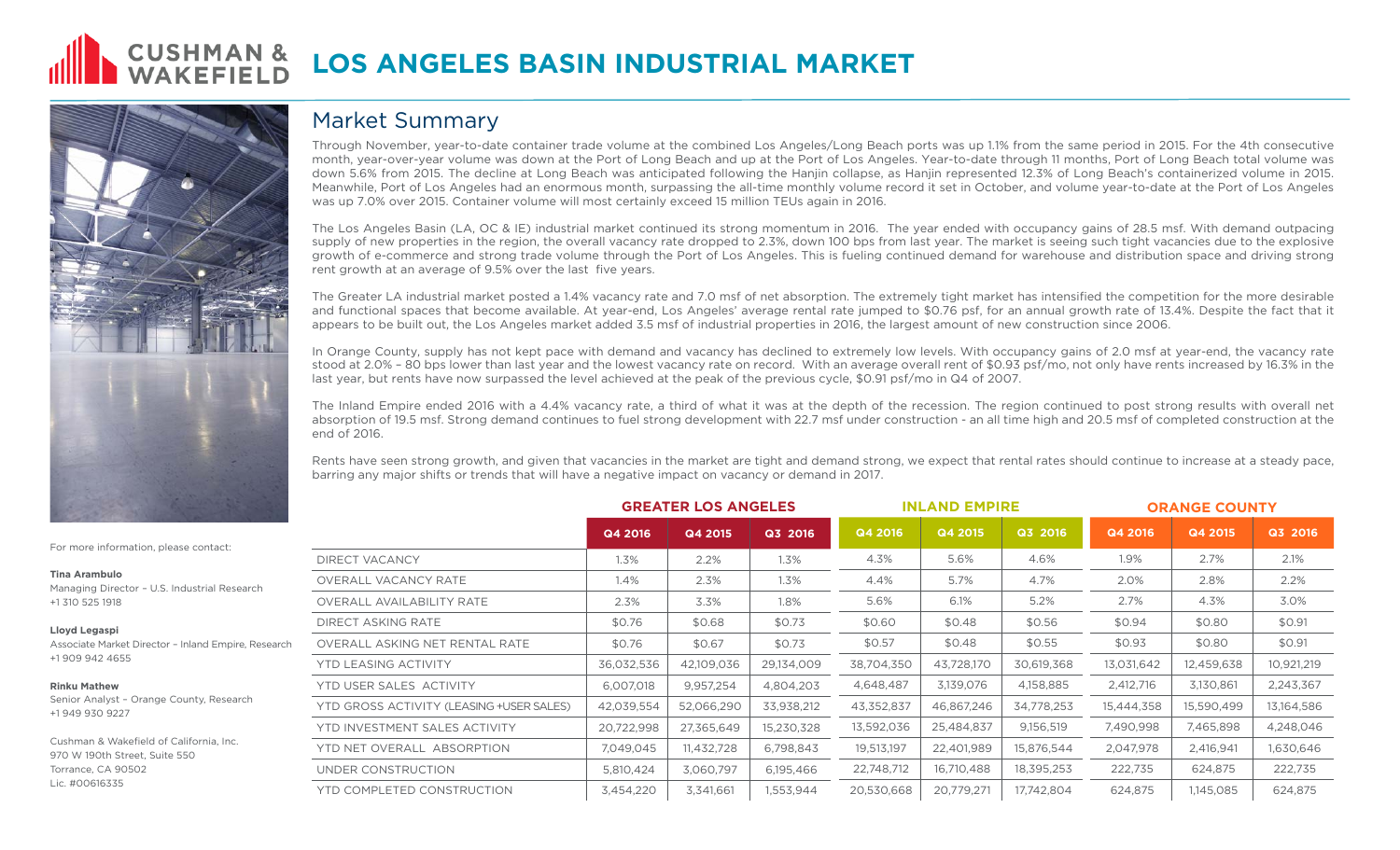**CUSHMAN & LOS ANGELES BASIN INDUSTRIAL MARKET** 

WAKEFIELD Q4 2016 Statistics Overview